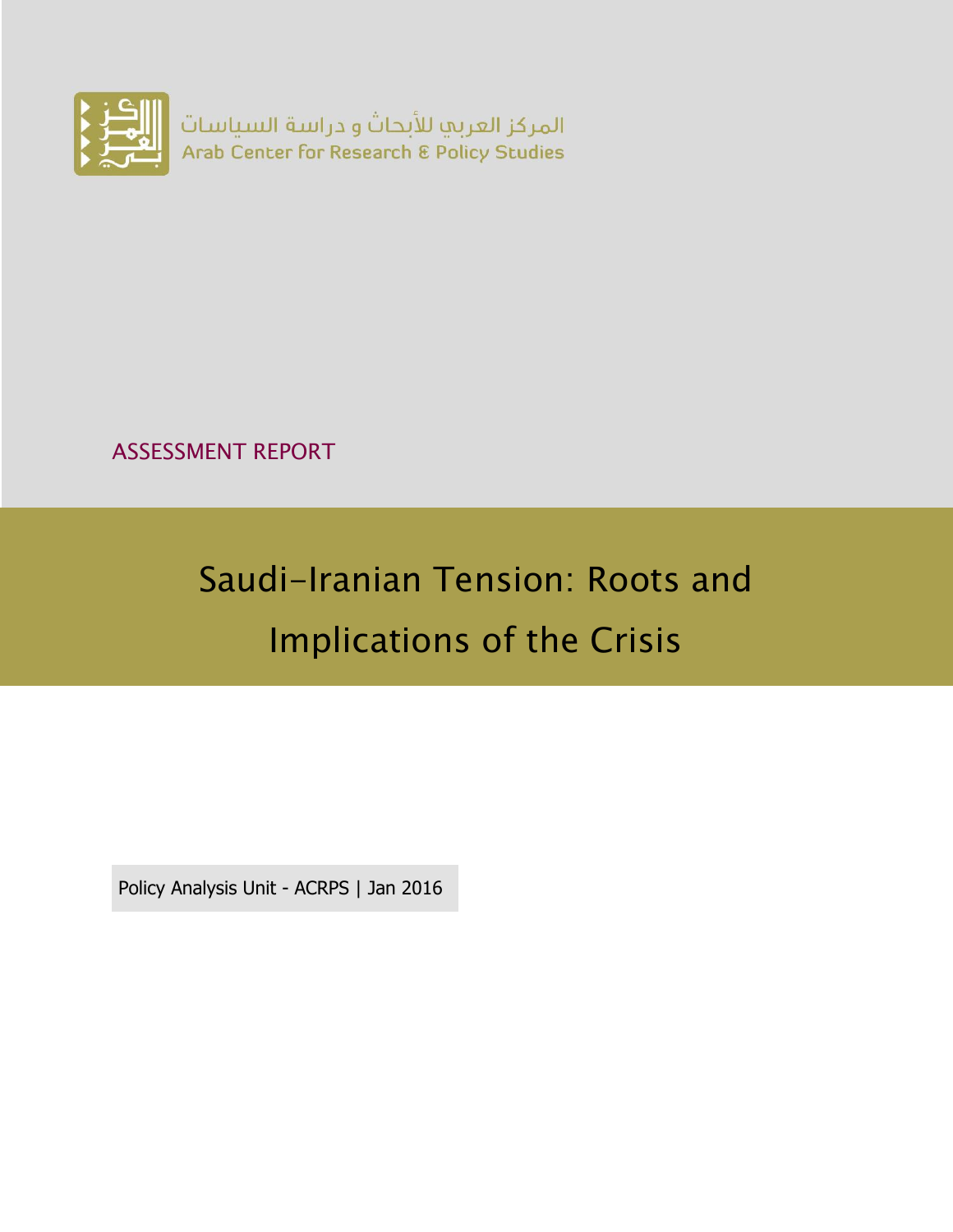Saudi-Iranian Tension: Roots and Implications of the Crisis

Series: Assessment Report

Policy Analysis Unit – ACRPS | Jan 2016

\_\_\_\_\_\_\_\_\_\_\_\_\_\_\_\_\_\_\_\_\_\_\_\_\_\_\_\_

Copyright © 2015 Arab Center for Research and Policy Studies. All Rights Reserved.

The Arab Center for Research and Policy Studies is an independent research institute and think tank for the study of history and social sciences, with particular emphasis on the applied social sciences.

The Center's paramount concern is the advancement of Arab societies and states, their cooperation with one another and issues concerning the Arab nation in general. To that end, it seeks to examine and diagnose the situation in the Arab world - states and communities- to analyze social, economic and cultural policies and to provide political analysis, from an Arab perspective.

The Center publishes in both Arabic and English in order to make its work accessible to both Arab and non-Arab researchers.

#### **Arab Center for Research and Policy Studies**

PO Box 10277

Street No. 826, Zone 66

Doha, Qatar

Tel.: +974 44199777 | Fax: +974 44831651

[www.dohainstitute.org](file:///C:/Users/dena.qaddumi/Desktop/www.dohainstitute.org)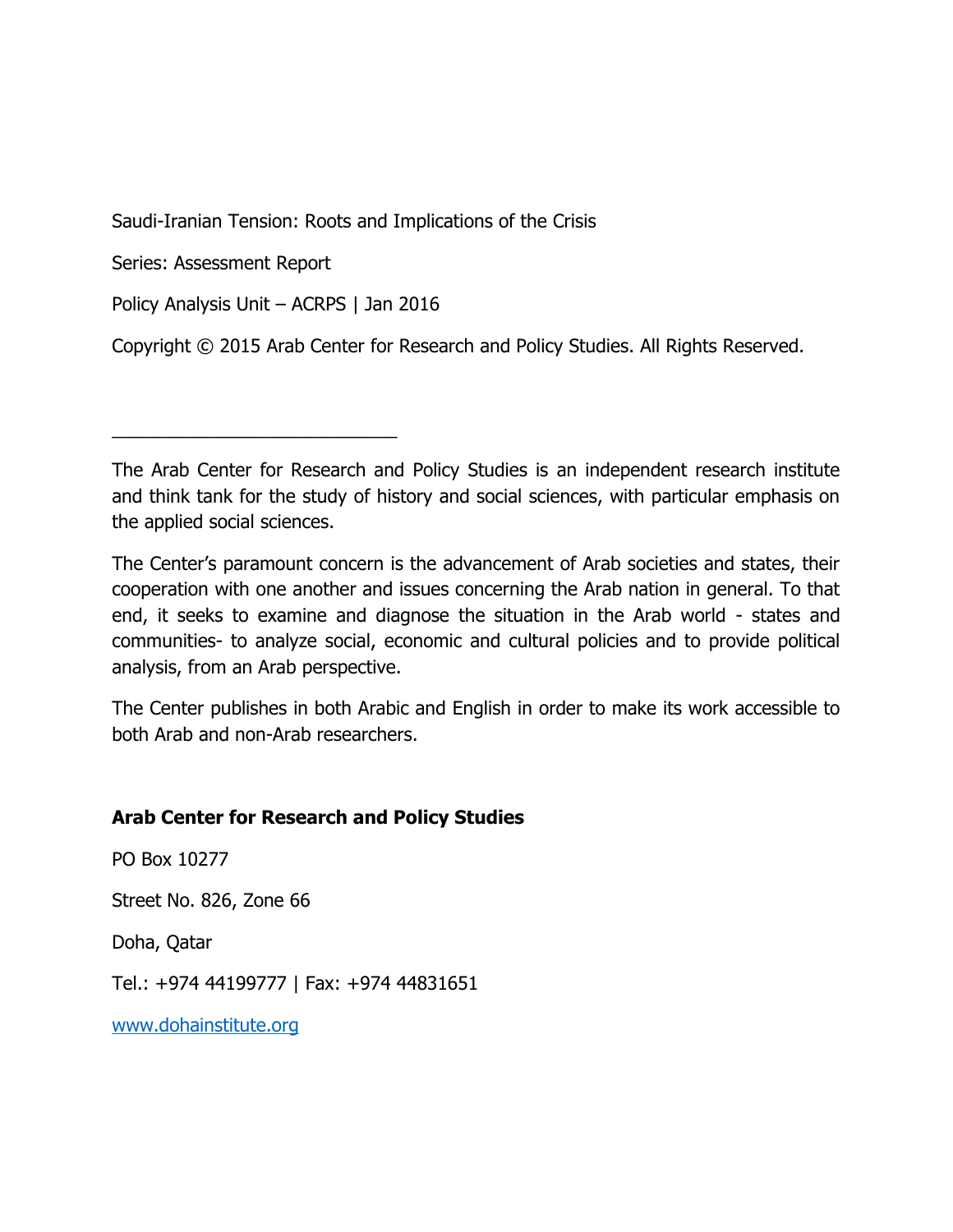## Table of Contents

| Introduction                                   |                |
|------------------------------------------------|----------------|
| The Roots of the Current Crisis                |                |
| The Arab Spring and the Card of the Shia Arabs | 2              |
| The Saudi Response and the American Position   | $\overline{4}$ |
| Conclusion                                     |                |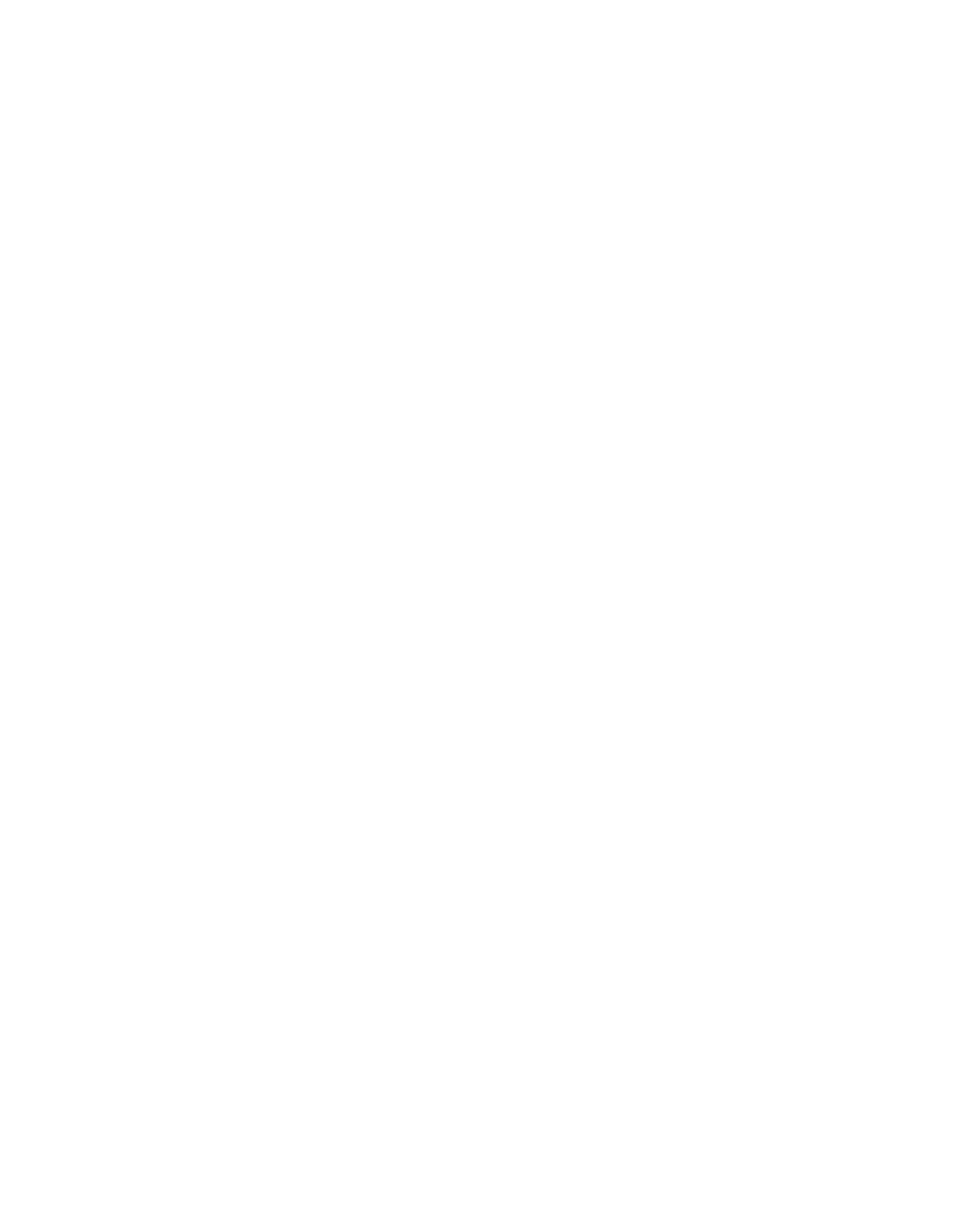#### <span id="page-4-0"></span>Introduction

Saudi-Iranian tensions reached a new peak recently, when Riyadh decided to sever relations with Iran on January 3, 2016, in response to the storming and setting on fire of its embassy in Tehran and consulate in Mashhad. Differences between the two countries have grown over recent years because of what Saudi Arabia sees as Iran's hostile policies, attempts to intervene in the internal affairs of the Arab Gulf states, action to undermine its security and stability, and on-going efforts to exert its influence in the Arab Mashriq or Yemen.

### <span id="page-4-1"></span>The Roots of the Current Crisis

Current Saudi-Iranian relations are radically different from the pattern that prevailed for decades. During the period of the Shah, relations between the two countries were stable and cooperative, primarily because both parties belonged to the same US-led international camp during the Cold War, and both felt threatened by the USSR and its regional allies. This situation prevailed despite Iranian ambitions with regards to the eastern shore of the Arabian Gulf, especially once the UK announced its desire to withdraw from the region at the end of the 1960s. Iran lost no time in occupying the three Emirati islands in 1971 and also tried, and failed, to annex Bahrain.

Relations became very tense, however, following the overthrow of the Shah and the declaration of the Islamic Republic of Iran in 1979. Iran removed itself from the polarization of the Cold War, and tried to export its revolution abroad and overthrow conservative regimes in the Gulf region, whom they accused of being subordinate to the West, and the US in particular. Hence it was only to be expected that Saudi Arabia would stand with, and back, Iraq during its eight-year war with Iran (1980-1988). After the Iraqi invasion of Kuwait at the beginning of the 1990s, some warmth returned to Saudi-Iranian relations, including the exchange of ambassadors. Reformist Mohammed Khatami's accession to the Iranian presidency and his efforts to open up to Iran's neighbors and the world also helped improve relations. However, tensions soon returned after the US invasion of Iraq in 2003, and only got worse with the coming to power of Mahmoud Ahmadinejad in summer 2005.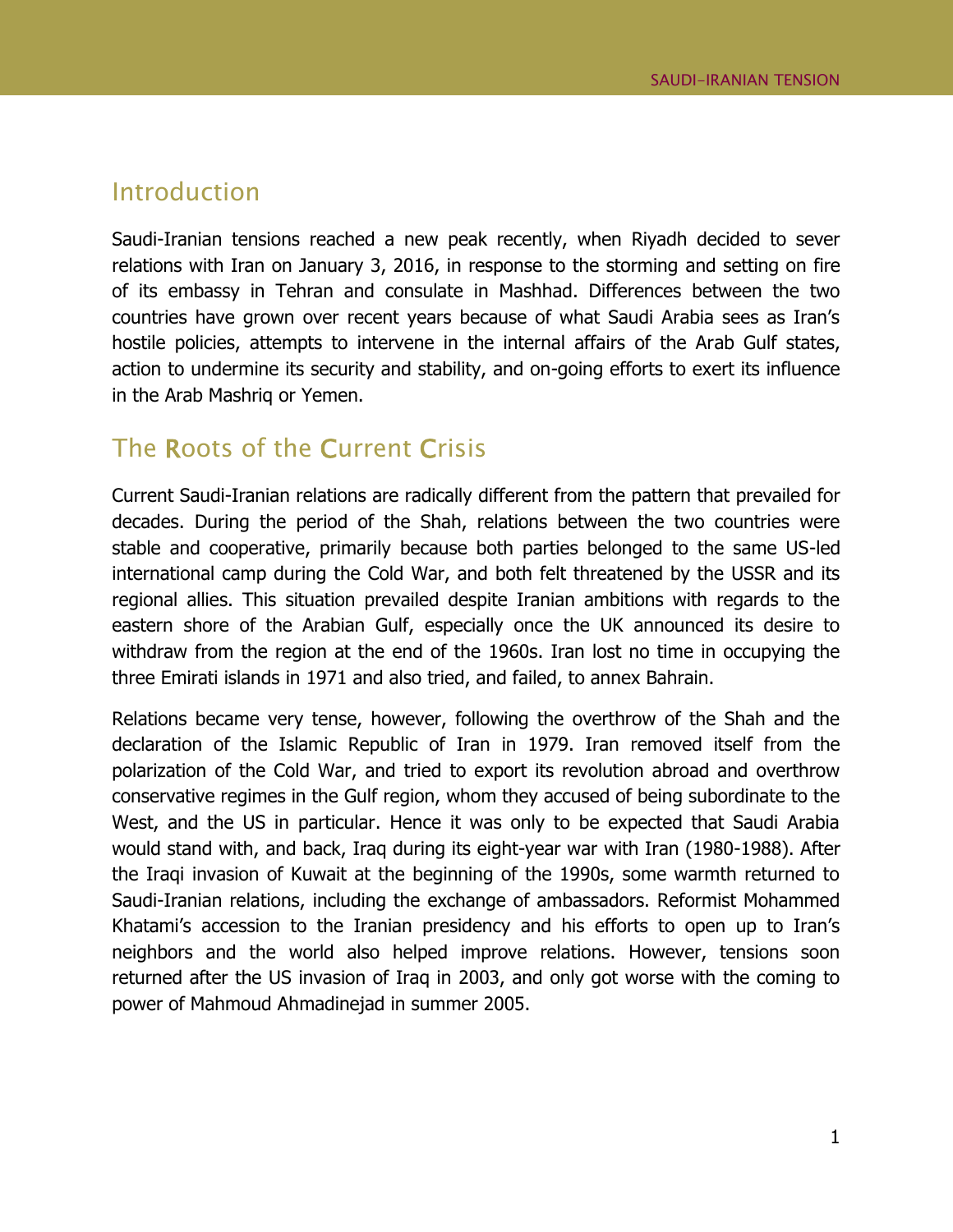Ahmadinejad, who represented a trend of fundamentalism mixed with oppressive nationalism, led the change in Iran's regional policies, taking advantage of the major changes caused by US military intervention and attacks on Iraq and Afghanistan. He started promoting the idea of exporting the Islamic revolution beyond just neighboring states, as the case had been under Ayatollah Khomeini, and developed an Iranian project stretching as far as the Mediterranean Sea by way of sectarian politicization and support for sectarian militias and parties.

The Iranian regime exploited the Arab regimes' evasion of responsibility for the Palestinian issue, and their reneging on it through peace initiatives and other means, and used this national issue in an attempt to gain legitimacy among Arab Shia. The ongoing problem of citizenship as the basis of the relationship between the individual and the state in Arab countries has also been exploited by Iran to give feelings of injustice a sectarian dimension.

In parallel with the launch of efforts to build an arc of Iranian influence from the north of the Arabian Peninsula incorporating all the Fertile Crescent, Ahmadinejad, as soon as he took power, announced the resumption of uranium enrichment, which Khatami had stopped in 2003 after the Iranian opposition's disclosure of a secret nuclear program in 2002. This added another area of dispute with Saudi Arabia.

#### <span id="page-5-0"></span>The Arab Spring and the Card of the Shia Arabs

Before the outbreak of the Arab Spring revolutions in 2011, Iraq was the main point of tension in Saudi-Iranian relations. Riyadh accused Tehran of trying to impose its influence in Iraq, taking advantage of the US-wrought destruction of state institutions, with the army at the top of the list, and through the handing of power to Iranian-allied militias and parties. Admittedly, Saudi Arabia and the Arab Gulf states had taken no action to prevent the US' unjustified aggression towards, and occupation of, an Iraq that was under siege and posed no threat.

The outbreak of the Arab Spring revolutions created other new reasons for differences. While Saudi Arabia took a "principled" position against the revolutions, Tehran's position varied according to its interests. Initially, Iran supported the revolutions in Tunisia and Egypt (on the basis that "they expressed an Islamic awakening," in Khamenei's words), and also backed the popular protests that broke out in Bahrain, which it similarly saw as an extension of the Islamic awakening that had begun with the 1979 revolution. Later, however, Iran saw these revolutions against dictatorship and corruption as turning into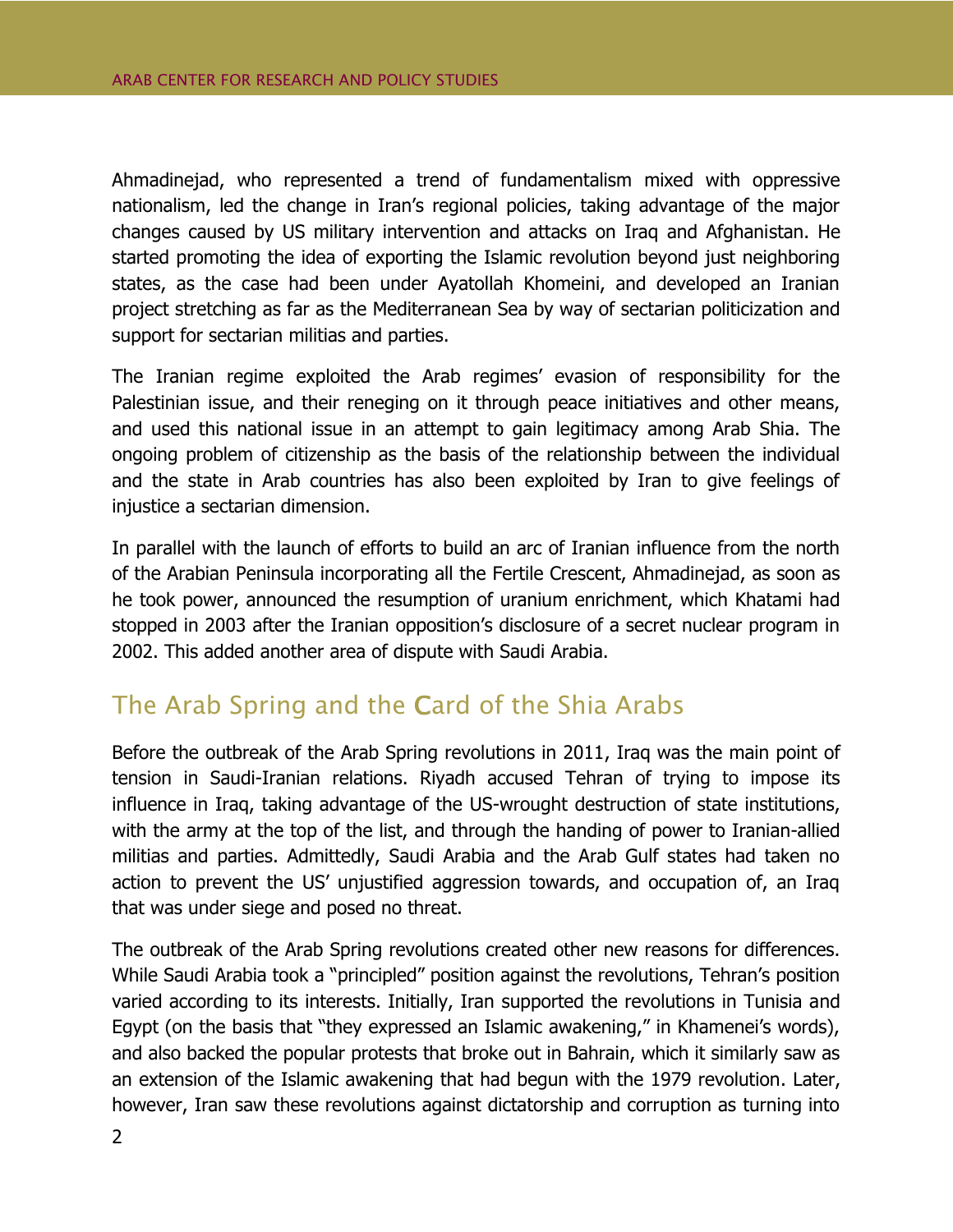an American and Israeli "conspiracy" at the point they reached Syria. Now the issue was one of targeting the resistance and its axis. This assessment was soon retrospectively projected onto all the revolutions. Equally, Iran only admitted the presence of a revolution in Yemen when the Houthis had taken power, and tried to monopolize their rule over the country in the second half of 2014.

The positions of both parties towards events in the region have been determined by clear geopolitical considerations with little direct relation to the issues and demands of the peoples in revolt. The position of Saudi Arabia, which seeks to maintain the regional status quo, is in essence the opposite of that of Iran, which never misses an opportunity to change that status quo in its favor, on the basis that as a state it is not convinced by the regional order and the orientations of its major players. After many failed attempts since the victory of the 1979 revolution, Iran, following the US war on Iraq, has a better chance of realizing its regional hegemonic ambitions over the Arab Mashriq as far as the Mediterranean Sea.

Post-revolution, Iran resumed policies of building centers of influence for itself in the societies of neighboring states by forming links with their Shia communities, as well as by claiming to represent these communities and their problems, even when there were no direct links. The sectarian religious regime that had taken power in Tehran turned the state into an instrument to propagate its ideas and to politicize the religious affiliation of Shia around the world, by linking them to a state other than their own. Iran assumed for itself a role as representative of Shia around the world; only Israel is similar in that it declares itself to be representative of all world Jewry (with the difference that Iran is a state that belongs culturally and historically to the region, while Israel is a settler-colonial state). Nevertheless, the Shia have never historically claimed to be a people or 'nation'. Only rarely have they even coalesced into organized denominations within the societies to which they belong. Valiyet-i-faqih, on the other hand, is the religious means to impose such subordination, despite it having been a minority position among Shia religious scholars, even in Iran itself, and no one had heard of it in the Arab countries until it was adopted by Hezbollah in Lebanon.

A process of building forces, parties, and militias began that created tools and men for Iran to use to influence the societies of these states and to affect regional power relations as well. Hezbollah in Lebanon was created by the Iranian Revolutionary Guard in the early 1980s, and the Supreme Council for the Islamic Revolution in Iraq and its military wing, the Badr Brigades, were founded in 1982. They helped weaken the regime of Saddam Hussain ahead of the American invasion of Iraq in 2003 before they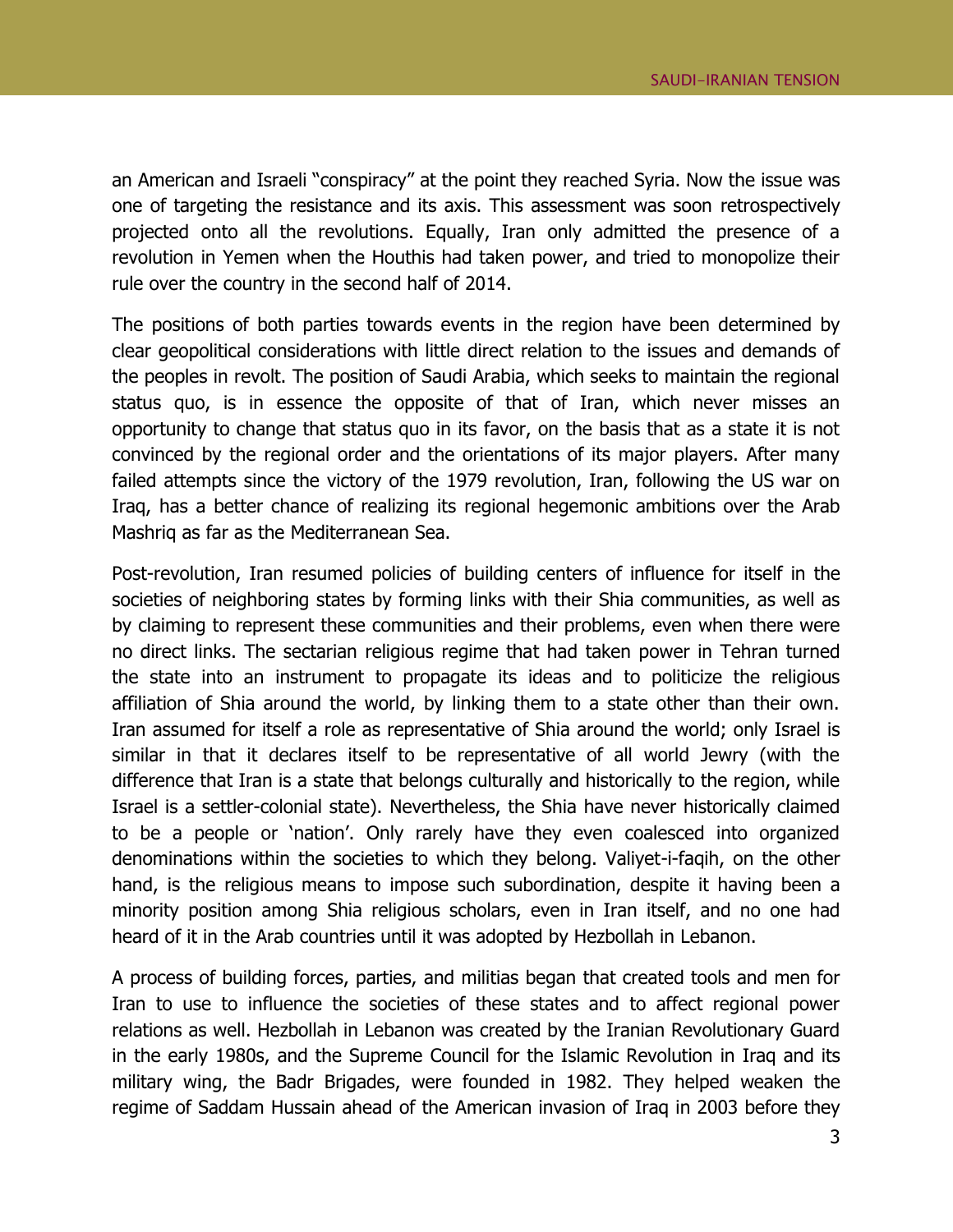were able, along with other parties and militia aligned with Tehran, to seize the levers of power after the US withdrawal in 2011. The latest Iranian efforts in this context have included support for the Houthi militia in Yemen, who Iran urged to act as a "blocking third", before "bolting" towards taking control over the country in early 2015. There has also been the continued penetration of popular mobilization called for by Shia religious leaders in Iraq, who, however, are no longer in control of the mobilization.

#### <span id="page-7-0"></span>The Saudi Response and the American Position

After the fall of Sanaa to the Houthis in September 2014, it seemed that Iran had completed its encirclement of Saudi Arabia. To the north, Iran was boasting of its control over the decision-making process in Damascus, Baghdad, and Beirut, and to the south it was in control of Yemen and continuing its efforts to destabilize the other Gulf states (from Bahrain to Kuwait). All of this was happening while the United States had begun talking candidly of the need for the Arab Gulf states, headed by Saudi Arabia, to start assuming the larger portion of the burden in defense of their security and interests, because the US ally no longer wanted to do this unless its own interests were directly threatened. As a consequence, Saudi Arabia intervened militarily in Yemen, in the largest such operation in its history, once the Houthis had taken control of the capital Sanaa and Iran was threatening Riyadh to its south.

Following the signing of the Iranian nuclear agreement, it became clear that the US was acting on the basis of creating a balance of power between Saudi Arabia and Iran, as an alternative to the Iran-Iraqi balance that had held sway before it was wrecked by the George W. Bush administration in 2003. The US administration, however, has taken another step towards adopting the Iranian viewpoint: at a time when all the regional balances of power around the world exist in a framework of collective regional security based upon the nation state, the US views this balance in the Gulf region within the context of a sectarian conflict between a Sunni camp led by Saudi Arabia and a Shiite camp led by Iran. This was referenced by President Barak Obama in his last State of the Union speech when he spoke of a thousand-year-old struggle within Islam as part of his attempt to evade taking a stance regarding Syria and other issues. Obama adopted a sectarian narrative of political conflicts in the region that bastions of sectarianism of all sorts in our region have failed to promote.